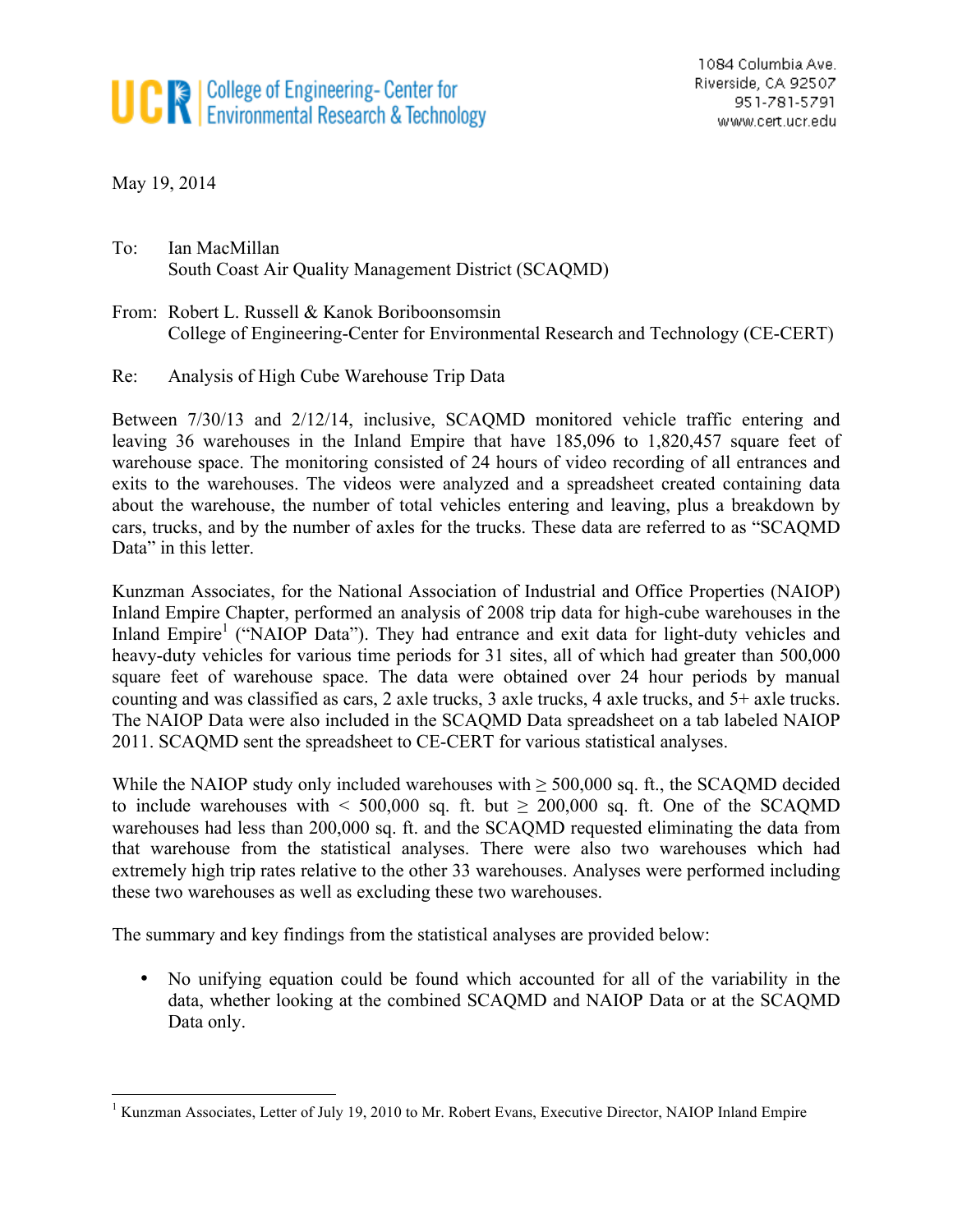- The equations, which were tested by regression analysis for all vehicles and for trucks only as well as with and without warehouses which had cold storage, included:
	- $\circ$   $T = mX + n$  $\circ$  Ln(*T*) = mLn(*X*) + n  $\circ$   $T = aX + bY + c$
	- $\text{Ln}(T) = \text{al} \text{Ln}(X) + \text{b} Y + \text{c}$

where:

- $T =$  number of trips (all vehicles, cars only, or trucks only)
- $X = 1000$  square foot gross floor area (GFA)
- $m =$  slope of linear or logarithmic equation
- $n =$  intercept of linear or logarithmic equation
- $Y = 0$  (No cold storage) or 1 (cold storage)

a, b,  $c =$  regression coefficients for the equations with two independent variables

Average trip rates were also determined for each of the above cases.

F

- The  $R^2$  of a regression equation is a common statistical parameter used to determine the goodness-of-fit of the equation to the data.  $R^2$  always has a value between 0 and 1 inclusive where 0 indicates that there is no correlation (0%) while 1 indicates that there is a perfect correlation (100%).
- For the equations with one independent variable, the highest  $R^2$  values were obtained when excluding the two high trip rate warehouses and cold storage warehouses. The values were 0.34 for all vehicles and 0.33 for trucks. For the equations with two independent variables, the  $R^2$  values were 0.43 for all vehicles and 0.52 for trucks when the two high trip warehouses were excluded.
- When only data from warehouses with cold storage were regressed,  $R^2$  values above 0.95 were obtained for using just the SCAQMD Data, but the sample size was only 5. Inclusion of the NAIOP Data increased the sample size to 10 but the  $R^2$  values reduced to between 0.27 and 0.54.
- For the SCAQMD Data, the average trip rates for all vehicles varied from a low of 1.34 for the data without cold storage to a high of 2.49 for the cold storage only data.
- For the SCAQMD Data, the average trip rates for trucks only varied from a low of 0.40 for the data without cold storage to a high of 1.10 for the cold storage only data.
- The  $50^{th}$ ,  $75^{th}$ ,  $85^{th}$ ,  $90^{th}$ , and  $95^{th}$  percentiles of trip rate for all vehicles and trucks only were determined for the SCAQMD Data with and without cold storage and for cold storage only (see Table 1).
	- o If including the two warehouses with anomalously high trip rates, the percentiles ranged from 1.22 (50<sup>th</sup>) to 7.05 (95<sup>th</sup>) for the All Vehicle Rate and from 0.39 to 1.40 for the Truck Rate.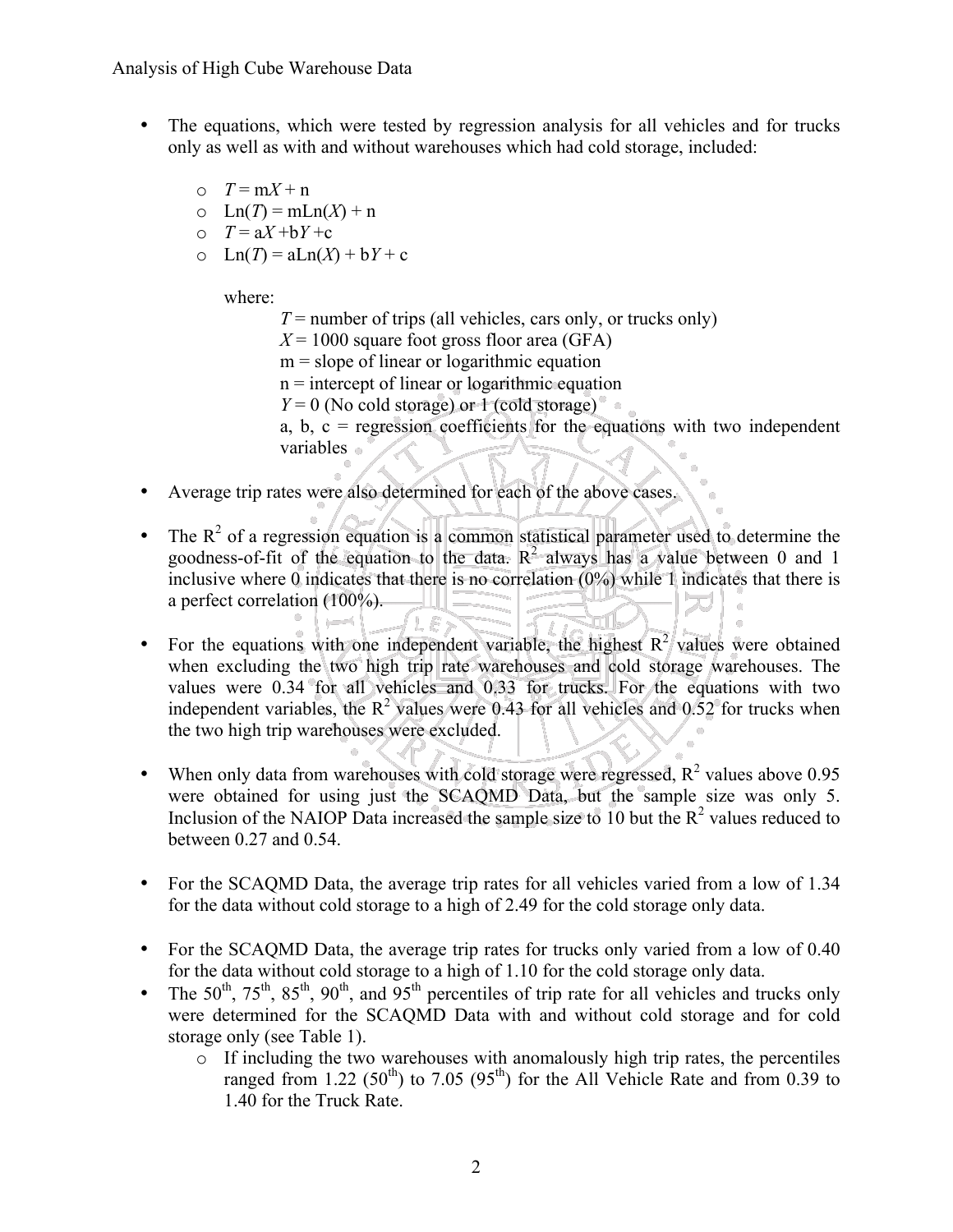- $\circ$  If excluding these two warehouses, the percentiles ranged from 1.20 to 3.33 for the All Vehicle Rate and from 0.36 to 1.34 for the Truck Rate.
- $\circ$  If further excluding the warehouses with cold storage, the percentiles ranged from 0.91 to 3.38 for the All Vehicle Rate and from 0.33 to 0.98 for the Truck Rate.
- o If only warehouses with cold storage were analyzed, the percentiles ranged from 2.53 to 3.24 for the All Vehicle Rate and from 0.96 to 1.40 for the Truck Rate.
- A critical assumption of linear regression analysis is that the data is normally distributed. Therefore, the normality of the residuals for each regression analysis was determined. If the residuals do not have a normal distribution, then the regression equation is not considered to be an accurate representation of the correlation between the dependent and independent variables, and a transformation of the data may be employed to obtain a normal distribution of residuals. The natural log transform is a common transform. With the exception of the linear equations where only data for warehouses with cold storage were included, none of the residuals for the linear equations had a normal distribution. Some of the logarithmic equations had a normal distribution of residuals while others did not. Table 2 presents summary results of all normally distributed data.
- There are multiple ways to arrive at peak daily trip rates based on the data and analysis results. For example, one could select a high percentile (e.g.,  $75<sup>th</sup>$ ,  $95<sup>th</sup>$ , etc.) value to represent the peak daily trip rates. One potential percentile to use is the 85<sup>th</sup> percentile, which is also commonly used in traffic engineering practice to set the maximum speed limit of a roadway. There are also other considerations when deriving a peak daily trip rate. For example, the business survey conducted by SCAQMD found that warehouse operators on average reported a 27% increase in trucking activity between an average day and a peak day. As another example, from the eight warehouses which received trip counts both in 2008 in the NAIOP study and in 2013/2014 in the SCAQMD study, the